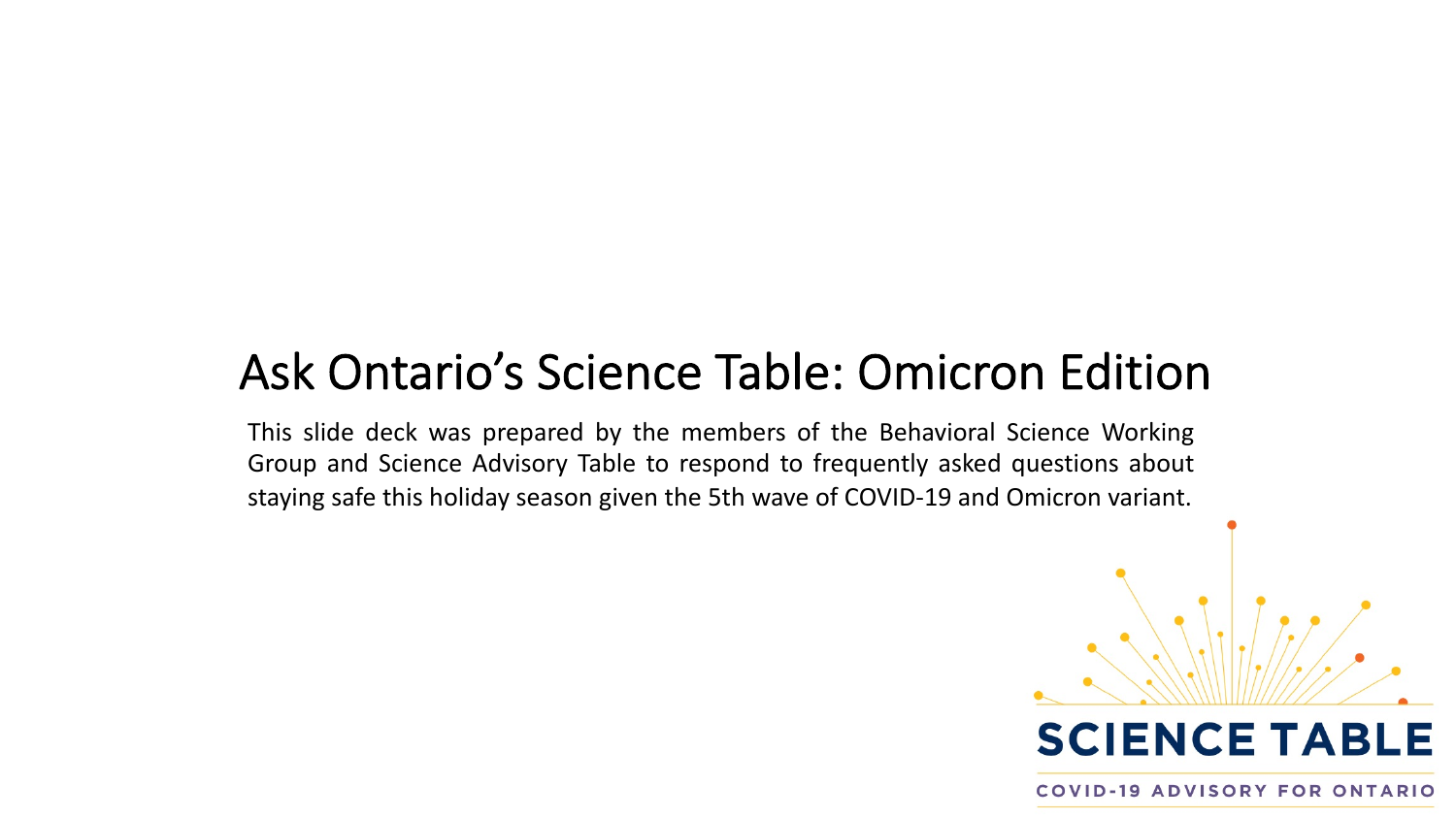

#### Who are we?

We are scientists. clinicians and health system leaders living and working in Ontario who have been volunteering our time to evaluate and report on what the science is telling us about COVID-19 and what Ontarians can do about it.

We are also moms, dads, daughters and sons. We are doing our best to use what we know today to help improve our collective tomorrow, because we truly believe that through science, we will get through this pandemic together.

## **Ask Ontario's Science Table**

Omicron Edition, 23 December 2021

- Omicron is here and spreading fast. Rising numbers put hospital capacity at risk and put even more pressure on the healthcare workforce. Supported by stronger public health measures, our actions can help relieve this pressure and blunt this 5th wave. As numbers rise, **it is worth reconsidering how we approach the holiday season this year.**
- In the face of Omicron, no single action is perfect (not even COVID-19 vaccination). Think of each action as a slice of Swiss cheese: each slice has holes, but the more slices you use, the more holes get covered. During this holiday season, we recommend a combination of the following actions:
	- ü **Get your 3rd vaccine dose as soon as you are eligible;** and **the time is now to get your 1st or 2nd dose** if you haven't yet
	- ü **Consider postponing indoor gatherings. If you do gather, keep them very small and attend as few as possible** (and do not attend if you have any symptoms of COVID-19)
	- ü **If you don't have symptoms of COVID-19, use rapid tests (if available)** *immediately* before any indoor gatherings and self-isolate if positive. Remember that a negative rapid test does not mean you do not have COVID-19 and **other layers of protection need to be used**
	- ü **Breathe fresh and filtered air as much as possible**: gather outdoors, and improve indoor ventilation
	- v If with people who do not live with you this holiday season, wear a high quality, well-fitted **mask indoors** and **physically distance** (especially if eating or if you remove your mask indoors)

You might have questions about how to approach the holidays this year. We answered some of these questions with the best advice we currently have as we continue to learn about Omicron.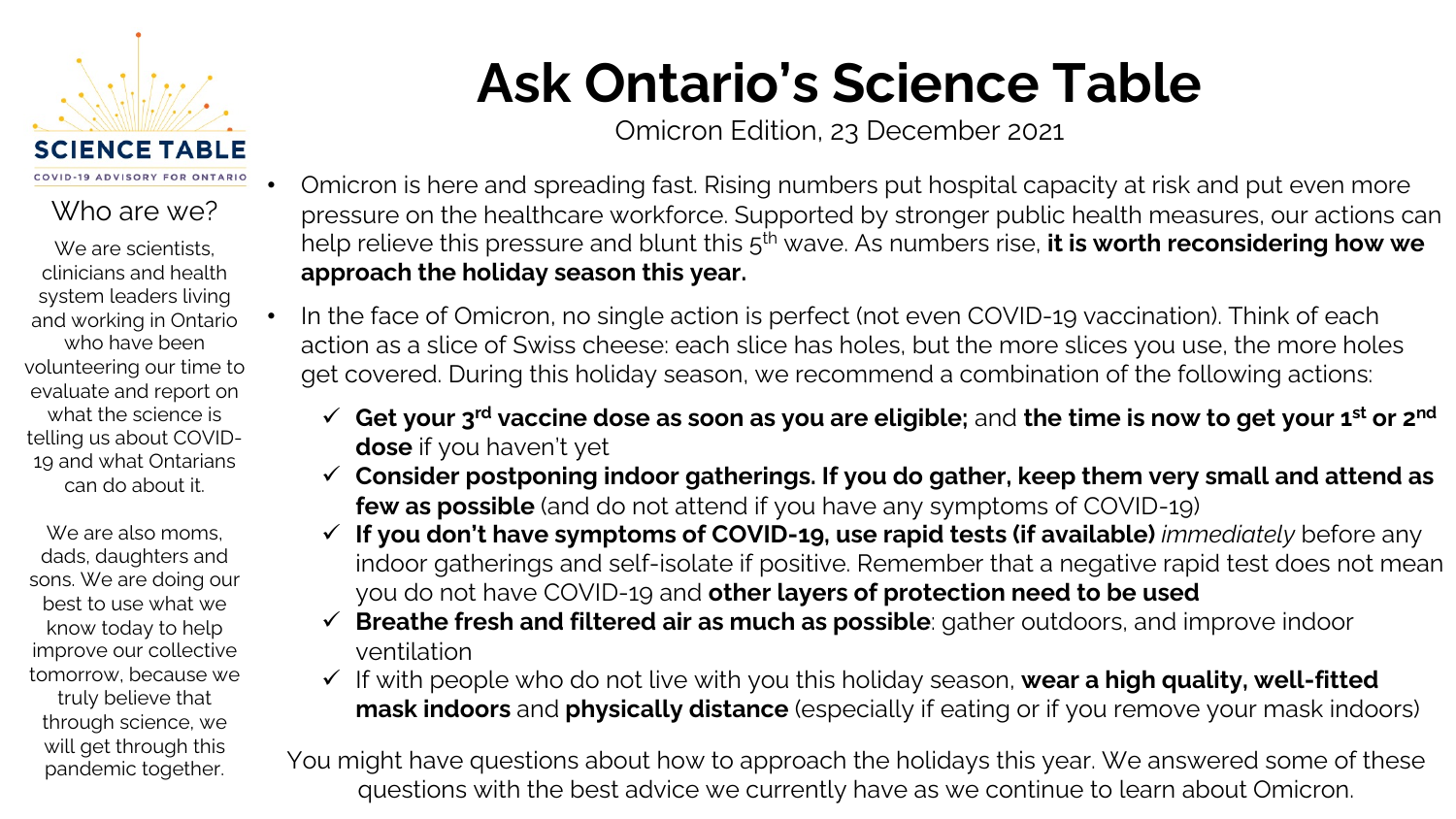### **Ask Ontario's Science Table**

#### Omicron Edition, 23 December 2021



#### Who are we?

We are scientists, clinicians and health system leaders living and working in Ontario who have been volunteering our time to evaluate and report on what the science is telling us about COVID-19 and what Ontarians can do about it.

We are also moms. dads, daughters and sons. We are doing our best to use what we know today to help improve our collective tomorrow, because we truly believe that through science, we will get through this pandemic together.

"All the adults in my family are double-vaccinated, our 8 year old child just got her first dose, and we have a toddler in daycare. We've seen the high Omicron case numbers. **How can I make sure everyone is as safe as possible** for the holidays?" Omicron is here. Vaccines protect against hospitalization and severe illness, but 2 doses are not enough against getting infected with Omicron. Where does that leave holiday plans? **1. Get your 3rd dose** as soon as possible if eligible. If you or someone you know is eligible and has not yet gotten their first dose, it is not too late to get vaccinated **2. Reconsider your indoor gatherings over the next few weeks**. **Attend none, or prioritize as few as possible** and try to see the same people each time **3. Keep gatherings small** – smaller than the limit suggested by your public health authority **4. Plan outdoor activities instead** – outdoors is much lower risk, and a great option for gathering with children under 5 who are not yet eligible for vaccines **5. It's ok to change or even cancel your plans**; it's not what we want but it's how we can stay safe with Omicron. Make sure to connect outdoors or virtually, and plan how you'll get

"I'm hearing that Omicron spreads more than than Delta. **Should I wear a mask at home when people visit?**  If so, how do we eat together?"

"I got invited to a few parties over the holidays – **what should I do to stay as safe as I can**?"

**Yes**, **wear masks this holiday season**. Omicron is different from earlier variants and is together in a few months instead

spreading REALLY fast. Masks work for reducing transmission. That means:

- **1. Wear a mask when visiting** those outside your household even if everyone is vaccinated
- **2. Upgrade your current mask supply**, if you can, with high-quality masks such as a wellfitted blue surgical mask (or surgical mask under a cloth mask) or a KN/N95 (if available)
- 3. If you are eating with people outside of your household, **keep physical distance**
- **4. When gathering indoors with those outside your household, even with masks, make sure to have as much fresh or filtered air as possible** by opening windows or screen doors (another reason for ugly sweaters!) and turning on hood fans, especially if you remove masks to eat

The best way to stay safe from Omicron is to **move gatherings outdoors or virtual, or postpone and plan** to gather once this wave passes. That's obviously not the answer we want to give, but limiting indoor contacts even if vaccinated is the safest approach while we learn more about Omicron. But we need parties, connections and celebrations to look forward to – so commit to a do-over in a few months once we get past the Omicron wave.

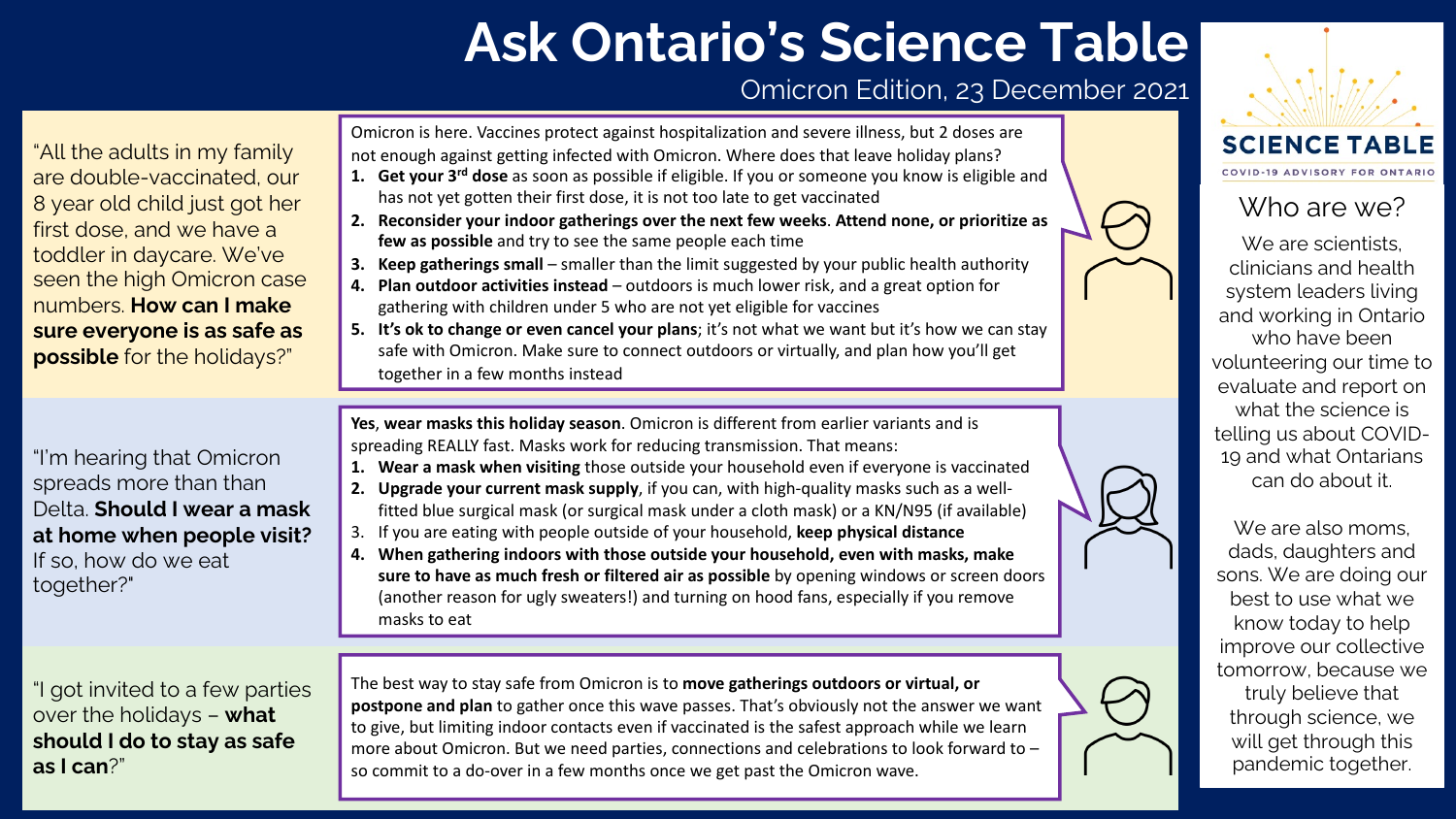

# Protection Layer 1: Get vaccinated and boosted

**No single action is perfect. There are holes. Like Swiss cheese. More protection layers = fewer holes.**



**"I'm double vaccinated; will this protect me from getting Omicron?"**

**"How safe are the COVID-19 vaccines? What side effects do we know of?"**

**"I want to keep my kids safe – should they get vaccinated? What are side effects?"**

2 doses worked well to prevent infection and severe illness for Delta. Omicron is not Delta. A 3<sup>rd</sup> dose is really important for preventing Omicron infection and keeping up your immunity. Everyone 18+ in Ontario is eligible for a 3<sup>rd</sup> dose 84 days after their 2nd dose. **Get your 3rd dose as soon as you're able, especially if you are at increased risk.** If you or someone you know is not yet vaccinated**, it's also not too late to get a 1st or 2nd dose (especially given Omicron)**. Vaccinators are working over the holidays to give as many doses in as many places as possible. Consider helping people you know find an appointment if they need help.

**COVID-19 vaccines are safe and effective**. More and more eligible Ontarians (over 11 million so far) have had at least two doses. Generally, you can expect a bit of a sore arm, some fatigue or a headache for up to a day or two, similar to other vaccines. Serious side effects (like severe allergy) are rare and treatable.

COVID-19 vaccines were carefully reviewed and approved by Health Canada for use in children aged 5-11 in Nov 2021. **COVID-19 vaccines reduce the risk of serious illness and long-term side effects in kids**. Vaccines also **reduce their risk of transmitting COVID-19 to others**. As of Dec 20th 2021, over 7.2 million children in Canada and the U.S. have been vaccinated against COVID-19 and there have been 8 confirmed cases of myocarditis and pericarditis, all mild and treatable. Myocarditis (inflammation of the heart) or pericarditis (inflammation of sac around the heart) are exceedingly rare, usually mild, and very treatable. Remember: this inflammation can happen with COVID-19 infection too and at a much higher rate than vaccine side effects. Book a vaccine appointment for your 5-11 year old as soon as you are able, and feel free to ask the vaccinator any questions you might have.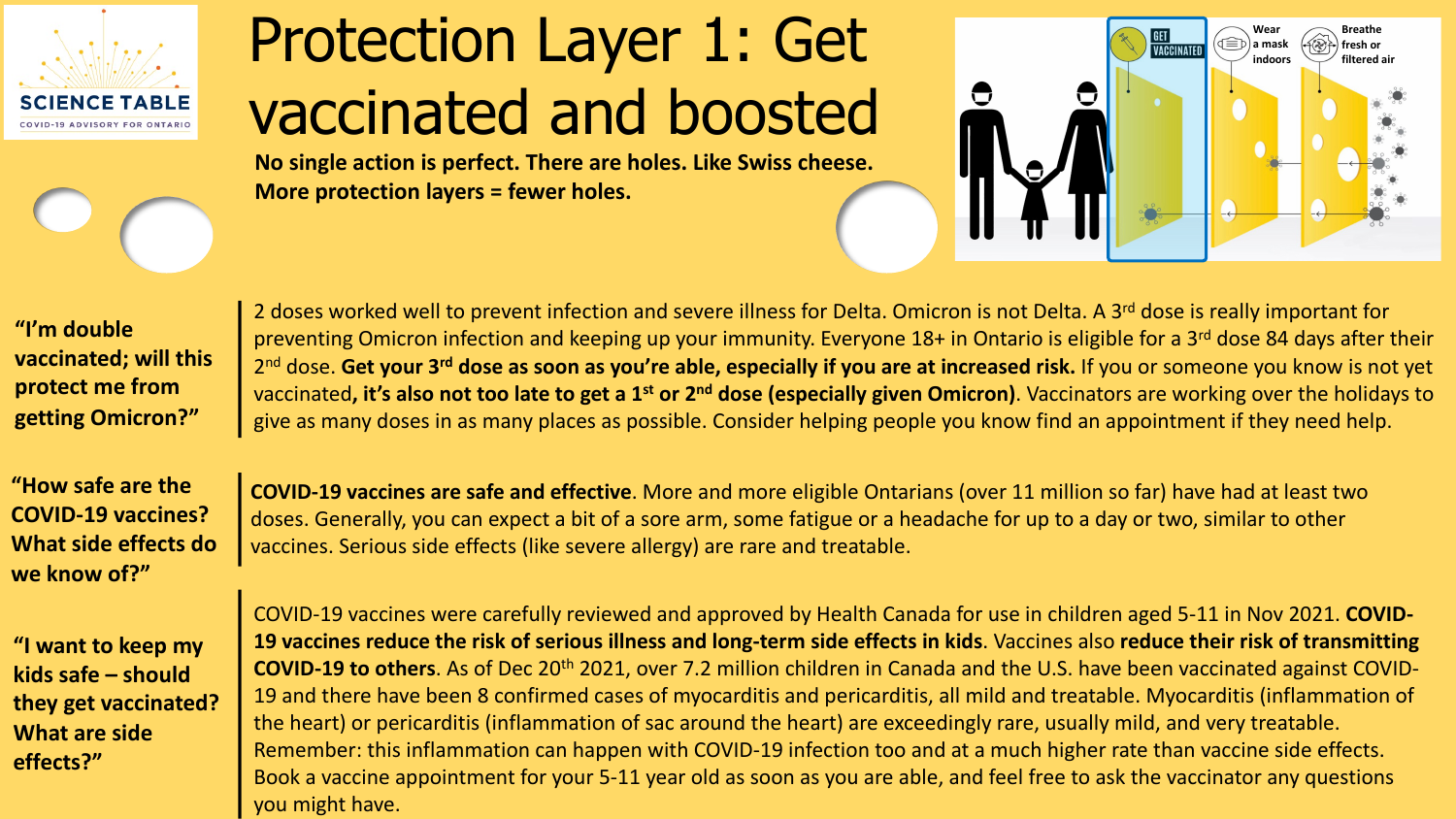

## Protection Layer 2: Wear a good quality mask inside

**No single action is perfect. There are holes. Like Swiss cheese. More protection layers = fewer holes.**



| "Should I wear a mask    |
|--------------------------|
| when visiting family and |
| friends over the         |
| holidays?"               |

**"I see all sorts of different masks used; which masks should I use or not use?"**

**"Am I wearing my mask correctly?"**

**"How long can I wear a mask before throwing it out?"**

Masks stop the virus from getting in or out of your nose or mouth and so wearing a mask indoors with those who aren't in your immediate household can help keep everyone safe. If you can, make sure you **wear a high-quality, well fitted mask when indoors** with people you do not live with.

Any mask is better than no mask, but some masks are better than others. Given how transmissible Omicron is, **upgrade your masks if possible**. The Public Health Agency of Canada recommends wearing a **high-quality mask such as blue surgical mask** (2 is better than 1: Consider wearing a surgical mask under a double-layered cloth mask) **or KN/N95 (if available)**. What about wearing a mask outdoors? Not necessary so long as you can physically distance, but is a good way to keep your face warm!

It's worth checking! We've been wearing masks for a while but we now know more about how to wear masks so they're more effective. The key is in the fit. Think of a mask as a filter: you want as much air as possible going through the mask, not around it. Search for 'Knot and Tuck' on YouTube for how to improve fit for surgical masks.

Surgical masks and KN/N95's can be reused more than once and for multiple days if you let your mask air out in a clean, dry space. Dispose of soiled masks.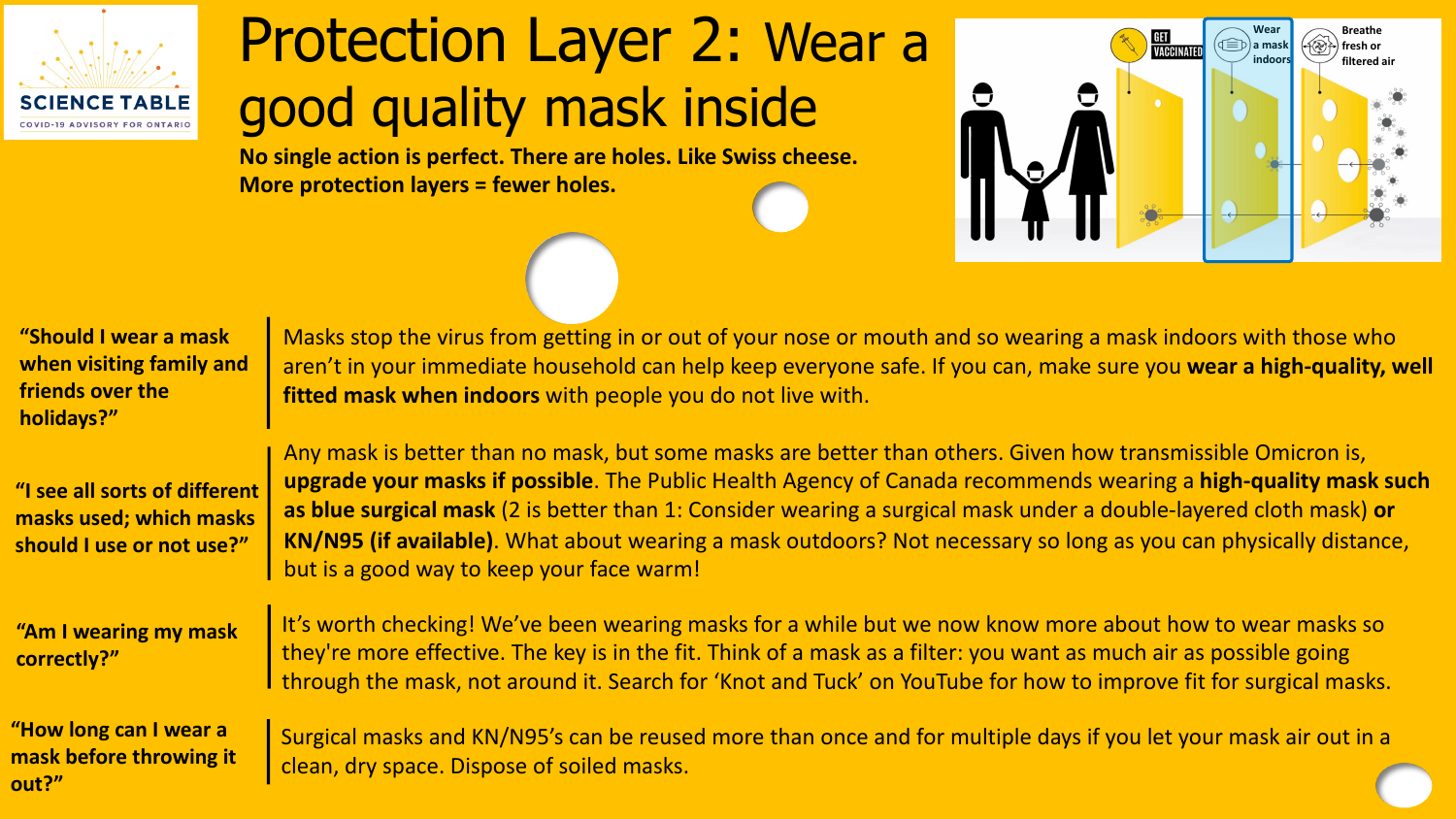

# Protection Layer 3: Breathe fresh / filtered air

**No single action is perfect. There are holes. Like Swiss cheese. More protection layers = fewer holes.**



**"I keep hearing that COVID is airborne and it's better to be outside, but how do I keep the air in my home as safe as possible?"**

Yes, SARS-CoV-2 (the virus that causes COVID-19) is airborne which means it can float around indoors and linger unless the air in the room moves out of the room as quickly as possible. **The safest way to gather with those who do not live in your household is outdoors**. When possible, a safe way to socialize is to bundle up and meet for an outdoors walk or hike, at an outdoor skating rink or park.

If you are visiting indoors at home with people you don't live with:

- **Maintain physical distance**, especially when having to remove your mask to eat
- If you have ceiling fans, turn them on and make sure they are pulling air upwards
- Change furnace filters (or ask landlord or building manager if filters have been changed)
- Run your HVAC under the "on" feature instead of "auto"
- Consider purchasing or borrowing a HEPA filter
- Turn on and leave on exhaust fans in bathrooms and stovetop when people visit
- **Open windows** or screen doors to **help fresh air circulate**